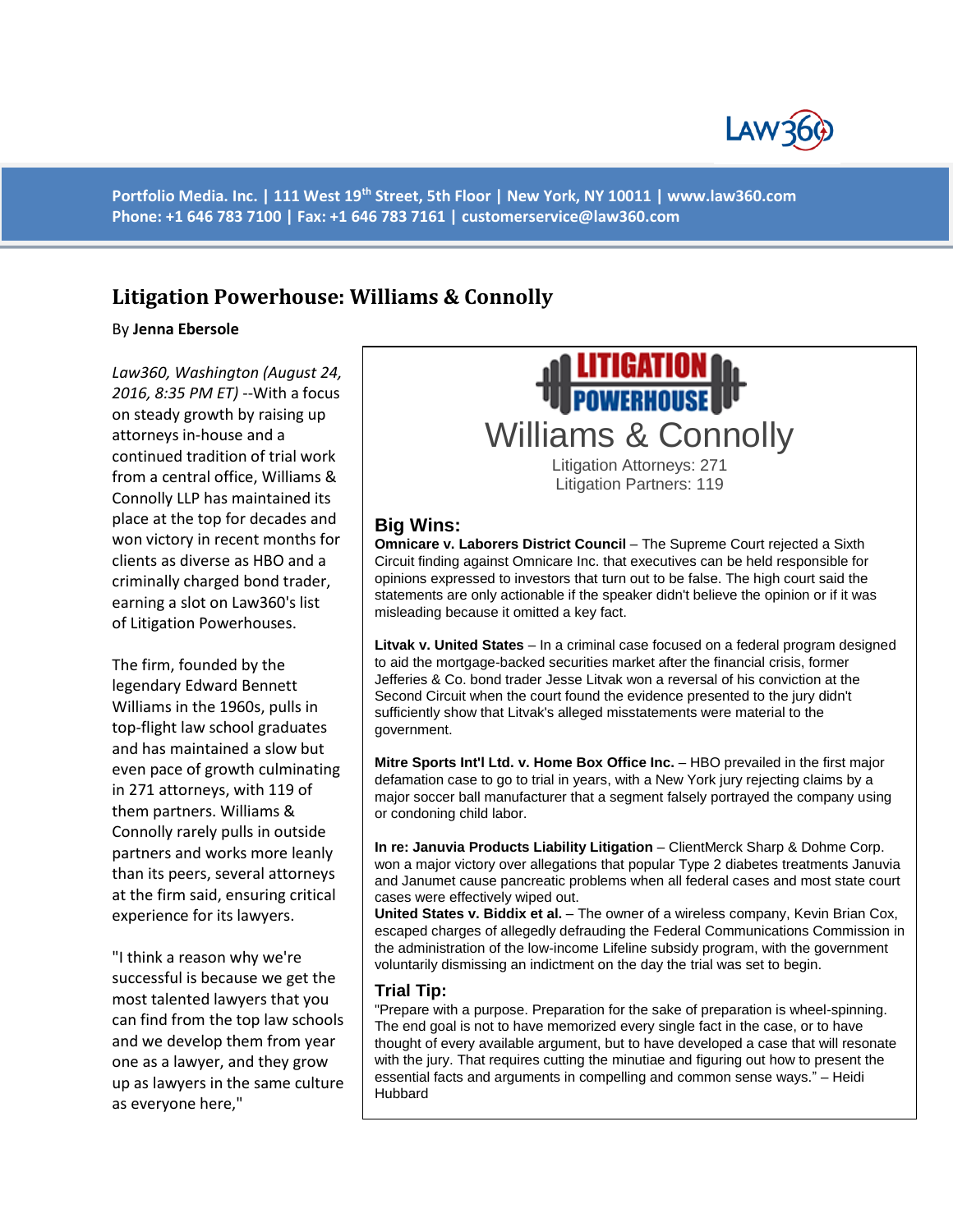Williams & Connolly Chairman Dane Butswinkas said. "[It's] a culture that was created by Edward Bennett Williams, who probably was the best trial lawyer of the 20th century."

By taking cases of all sizes and assigning fewer attorneys than its peers, the firm gives associates a chance to handle cases early on and take roles in bigger disputes that are less compartmentalized, Butswinkas said.

"That really is the lifeblood of our firm, having a continuous stream of accomplished, experienced lawyers, and I think a lot of clients will turn to us especially when they have something that is likely to have a trial, whether that be a bet-the-company case or a medium-sized case or a small case," he said.

The law firm's approach has resulted in many major successes. Partner Heidi Hubbard said the firm's defense of HBO in a monthlong defamation trial in the spring of 2015 illustrates "what makes the firm special."

In that case, a major soccer ball manufacturer claimed Home Box Office's "Real Sports with Bryant Gumbel" was defamatory in alleging the company used or ignored the use of child labor in manufacturing balls in India. It was the first major defamation case to go to trial in years and the jury returned a verdict for HBO after deliberating for five hours.

Hubbard said the case showed the confidence a client can place in the firm's ability to try a case even on an issue that almost never reaches that stage. Butswinkas tried the case and had a "great win," she said.

"I think it's illustrative of the fact that we're trial lawyers first and foremost and that informs everything we do and makes it possible for clients even to take a case of a type that never goes to trial, to take it to trial and have it be successful," she said.

In the only criminal case brought against an individual that was connected to the Troubled Asset Relief Program, a government bailout program following the financial crisis, the firm scored another victory last year when it successfully fought for former Jefferies & Co. bond trader Jesse Litvak. Litvak, convicted of securities fraud and other offenses and sentenced to two years in prison, won a new trial in December 2015 at the Second Circuit.

The court found that the evidence presented wasn't enough to show that alleged misstatements were material to the government. Litvak has retained the firm to represent him on the retrial.

Butswinkas said the firm's approach to prevailing in important cases is recognizing that they are a "marathon and not a sprint."

"Sometimes these cases take a long time to win," he said. "You don't always win at trial; sometimes you do. You don't always win on motions, but sometimes you do. But generally in cases you win, you win a little bit at a time."

Victories don't often resemble scripted dramas, he added.

"It's a very anxiety-laden, stressful experience that is quite unlike the hourlong TV shows that show the lawyer just winning the case in the end," Butswinkas said.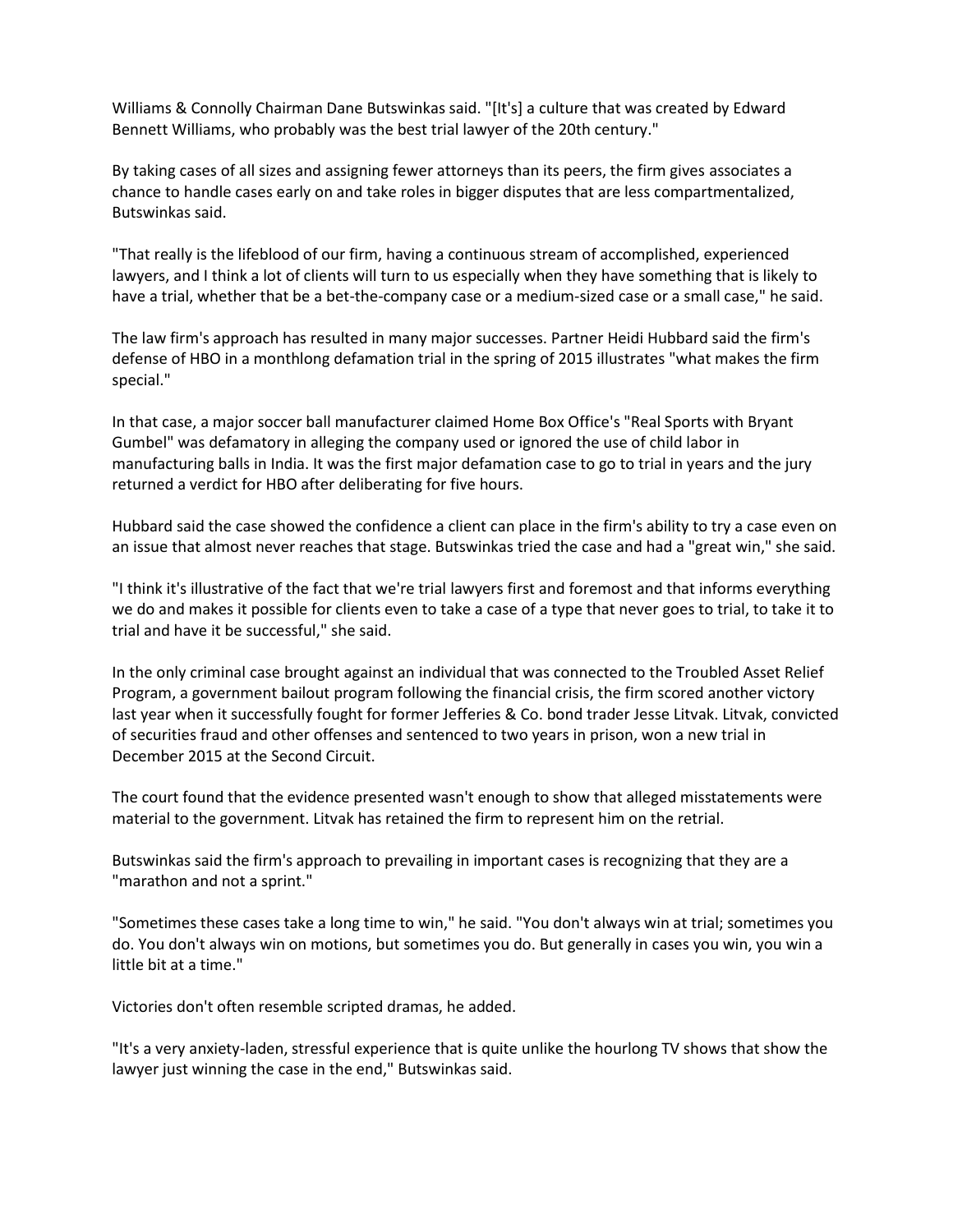Trials are the firm's bread and butter and that helps at every stage of the case and sets the firm apart from others, according to Hubbard.

"Litigation is what we do, it's all we do and it's what we love," she said.

The depth of the firm's experience at trial informs its ability to help clients throughout cases, using a long-range view of strategy at early stages such as discovery. The firm knows how to win, Hubbard said.

"We find ways to win at all stages of litigation, whether that's pretrial, trial, appeal," she said.

In one case last fall, Hubbard helped defend Coventry First LLC at trial in New York as American International Group Inc. sought a \$2 billion judgment over an alleged scheme to inflate life insurance policy prices. She said she was there for more than two months for the bench trial, finishing the evidence at 11:30 p.m. on a Friday and completing it, only to have the case settle later.

Hubbard said she felt they tried a great case and would personally have enjoyed seeing the outcome, but the firm is also experienced in resolving cases when companies decide to move on for business reasons.

Firm partner Joe Petrosinelli said he helped try that case and believes it illustrates the firm's focus on involving fewer attorneys than is more typical of opponents.

"But it was quite a battle and I thought it was an interesting case and I enjoyed trying it with Heidi," he said.

One of Williams & Connolly's unique attributes, maintaining only one office location, also generally helps the firm be more creative in problem-solving, Petrosinelli said. While some lawyers might be tempted to follow a kind of playbook as a model for litigating certain kinds of cases, he said the firm brings a perspective that is less one-size-fits-all.

"We have a truly national trial practice — meaning we have tried cases in so many places and so many jurisdictions — that I think that gives us an advantage in thinking about how to try a particular case most effectively," he said.

The firm also has diverse attorneys in one office that work across the country, Petrosinelli said.

"I think the combination of different kinds of people from all over, trying cases all over and then having a lot of those trials, I think that's why we think of and come up with different and creative ideas that maybe other people don't see," he said.

The firm has a history in the public eye, with clients ranging from President Bill Clinton to U.S. Marine Lt. Col. Oliver North, but resists focusing on past successes, Butswinkas said. To maintain its status, Williams & Connolly must constantly be looking to the future.

"We have a constant focus ... on making sure that we get the best lawyers in the door. We develop them here, they get experience, so that each new generation of lawyers ... is a group of accomplished, experienced lawyers who try cases — because if you miss one generation, it's a major setback," he said.